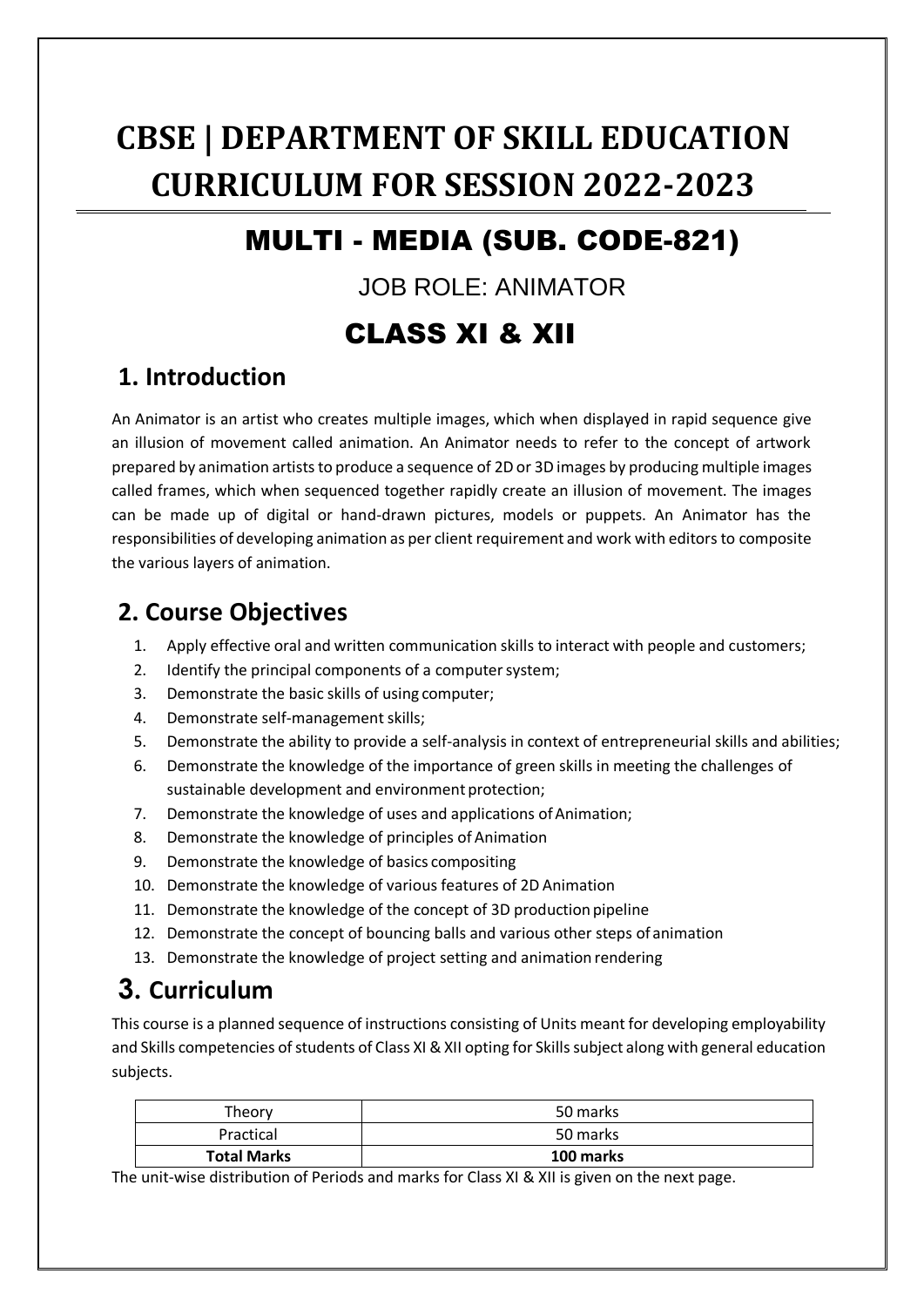**The unit-wise distribution of periods and marks for Class XI is as follows:**

# **MULTI-MEDIA (SUBJECT CODE – 821)**

**CLASS – XI (SESSION 2022-2023)**

**Total Marks: 100 (Theory-50 + Practical-50)**

|          | <b>Units</b>                                                    | <b>No. of Periods</b><br>for Theory and<br><b>Practical</b> |                  | <b>Max. Marks</b><br>for Theory<br>and Practical |  |
|----------|-----------------------------------------------------------------|-------------------------------------------------------------|------------------|--------------------------------------------------|--|
|          | <b>Employability Skills</b>                                     |                                                             |                  |                                                  |  |
|          | Unit 1: Communication Skills-III                                | 10                                                          |                  | $\overline{2}$                                   |  |
|          | Unit 2: Self-management Skills- III                             |                                                             | 10               | $\overline{2}$                                   |  |
| Part A   | Unit 3: Information and Communication<br>Technology Skills- III | 10                                                          |                  | $\overline{2}$                                   |  |
|          | Unit 4: Entrepreneurial Skills- III                             |                                                             | 15               | $\overline{2}$                                   |  |
|          | Unit 5: Green Skills- III                                       | 05                                                          |                  | $\overline{2}$                                   |  |
|          | <b>Total</b>                                                    |                                                             | 50               | 10                                               |  |
|          | <b>Subject Specific Skill</b>                                   | <b>Theory</b>                                               | <b>Practical</b> |                                                  |  |
| <u>ന</u> | Unit 1: Introduction to Animation                               | 20                                                          | 20               |                                                  |  |
| Part     | Unit 2: Principles of Animation                                 | 20                                                          | 20               | 20                                               |  |
|          | Unit 3: Introduction to 2D Animation                            | 60                                                          | 70               | 20                                               |  |
|          | <b>Total</b>                                                    | 100                                                         | 110              | 40                                               |  |
|          | <b>Practical Work</b>                                           |                                                             |                  |                                                  |  |
|          | <b>Practical Examination</b>                                    | --                                                          |                  | 15                                               |  |
|          | <b>Written Test</b>                                             | --                                                          |                  | 10                                               |  |
| art C    | Viva Voce                                                       | --                                                          |                  | 10                                               |  |
| Δ        | <b>Total</b>                                                    |                                                             |                  | 35                                               |  |
|          | <b>Project Work/Field Visit</b>                                 |                                                             |                  |                                                  |  |
| Part D   | <b>Practical File/Student Portfolio</b>                         |                                                             | --               | 10                                               |  |
|          | Viva Voce                                                       |                                                             |                  | 05                                               |  |
|          | <b>Total</b>                                                    |                                                             | --               | 15                                               |  |
|          | <b>Grand Total</b>                                              |                                                             |                  | 100                                              |  |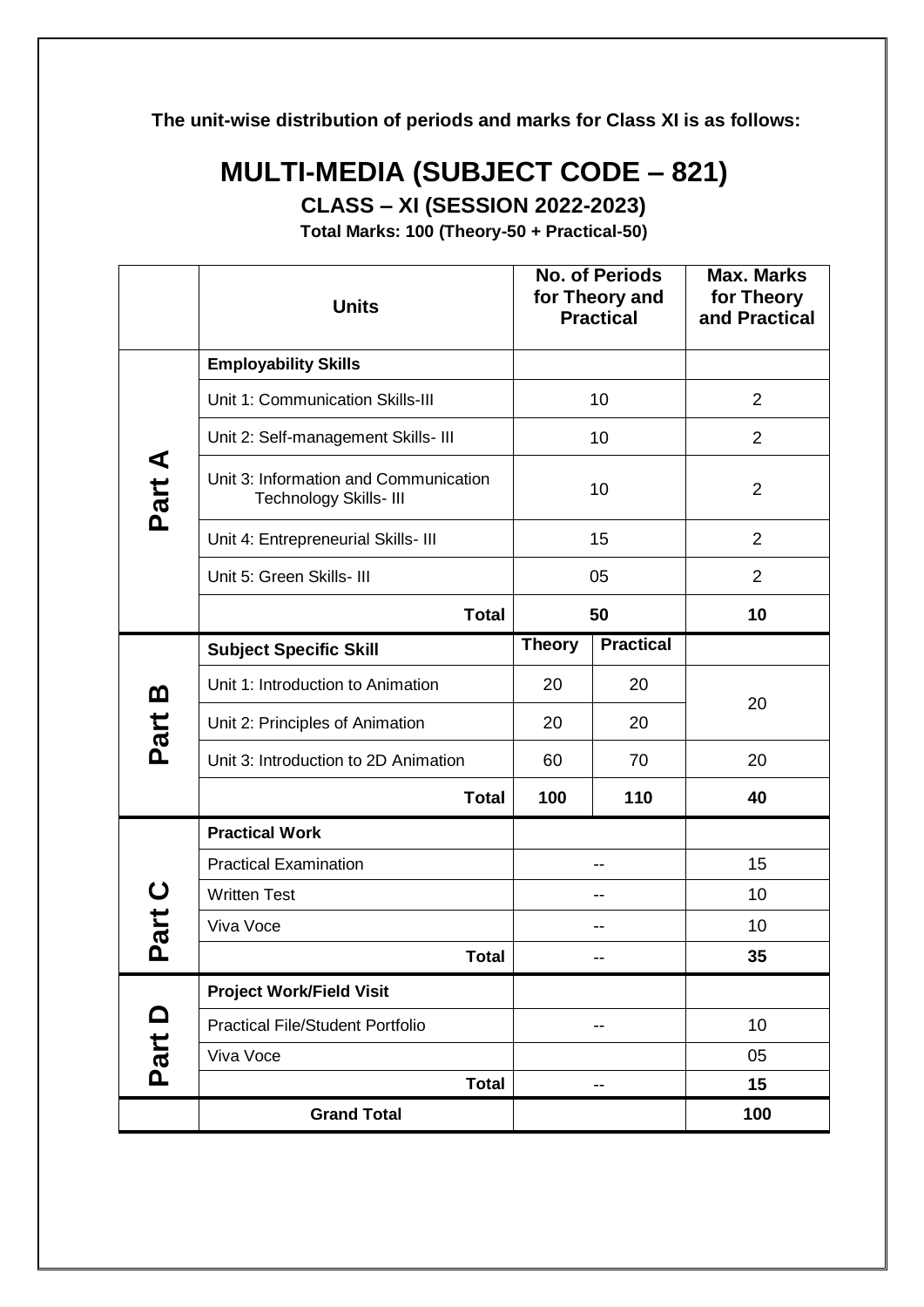### **CONTENTS**

### **PART A: EMPLOYABILITY SKILLS**

|    | <b>Units</b>                                                        |
|----|---------------------------------------------------------------------|
|    | <b>Communication Skills -III</b>                                    |
| 2. | Self-management Skills-III                                          |
| 3. | Information and Communication Technology Skills-III                 |
| 4. | <b>Entrepreneurial Skills -III</b>                                  |
|    | Green Skills -III                                                   |
|    | Detailed curriculum of Employability Skills is available separately |

### **PART B: SKILLS**

| <b>Units</b>                 |
|------------------------------|
| Introduction to Animation    |
| Principles of Animation      |
| Introduction to 2D Animation |

| <b>UNIT 1: INTRODUCTION TO ANIMATION</b> |                            |                                        |  |  |
|------------------------------------------|----------------------------|----------------------------------------|--|--|
| <b>Learning Outcome</b>                  | <b>Theory</b>              | <b>Practical</b>                       |  |  |
| 1. Describe the                          | 1. Evolution of animation, | 1. Visit to a Studio to understand the |  |  |
| history of                               | with examples              | animation industry and its             |  |  |
| animation                                | 2. History of animation    | evolution                              |  |  |
|                                          |                            | 2. Demonstration of the use of         |  |  |
|                                          |                            | animation                              |  |  |
| 2. Identify various                      | 1. Various traditional     | 1. Identification of traditional       |  |  |
| traditional                              | methods of animation       | methods of animation                   |  |  |
| methods of                               | (e.g. hand drawn           | 2. Demonstrate the knowledge of        |  |  |
| animation                                | animation)                 | hand drawn animation and               |  |  |
|                                          |                            | Claymation (animation using clay)      |  |  |
| 3. Identify modern                       | 1. Methods of animation -  | 1. Differentiation of modern           |  |  |
| methods of                               | modern animation and       | animation and traditional              |  |  |
| Animation $-e.g.$                        | traditional animation      | animation                              |  |  |
| <b>Stop Motion</b>                       | 2. Meaning of Stop Motion  | 2. Demonstration of the procedure      |  |  |
| Animation                                | Animation                  | adopted for Stop Motion                |  |  |
|                                          |                            | Animation                              |  |  |
| 4. Identify the various                  | 1. Concepts of computer    | 1. Differentiation of 2D and 3D        |  |  |
| elements involved                        | animation                  | animation                              |  |  |
| process of                               | 2. Advantages of computer  | 2. Demonstration of Digital animation  |  |  |
| computer                                 | animation (2D Animation    | approaches (frame by frame, shape      |  |  |
| Animation (2D and                        | using Adobe Flash and for  | and motion tweening)                   |  |  |
| 3D Animation)                            | 3D Animation using         | 3. Identification of pivot point       |  |  |
|                                          | Autodesk MAYA) over        | locations of nodes, groups and         |  |  |
|                                          | traditional animation      | other 3D animation                     |  |  |
|                                          | methods                    |                                        |  |  |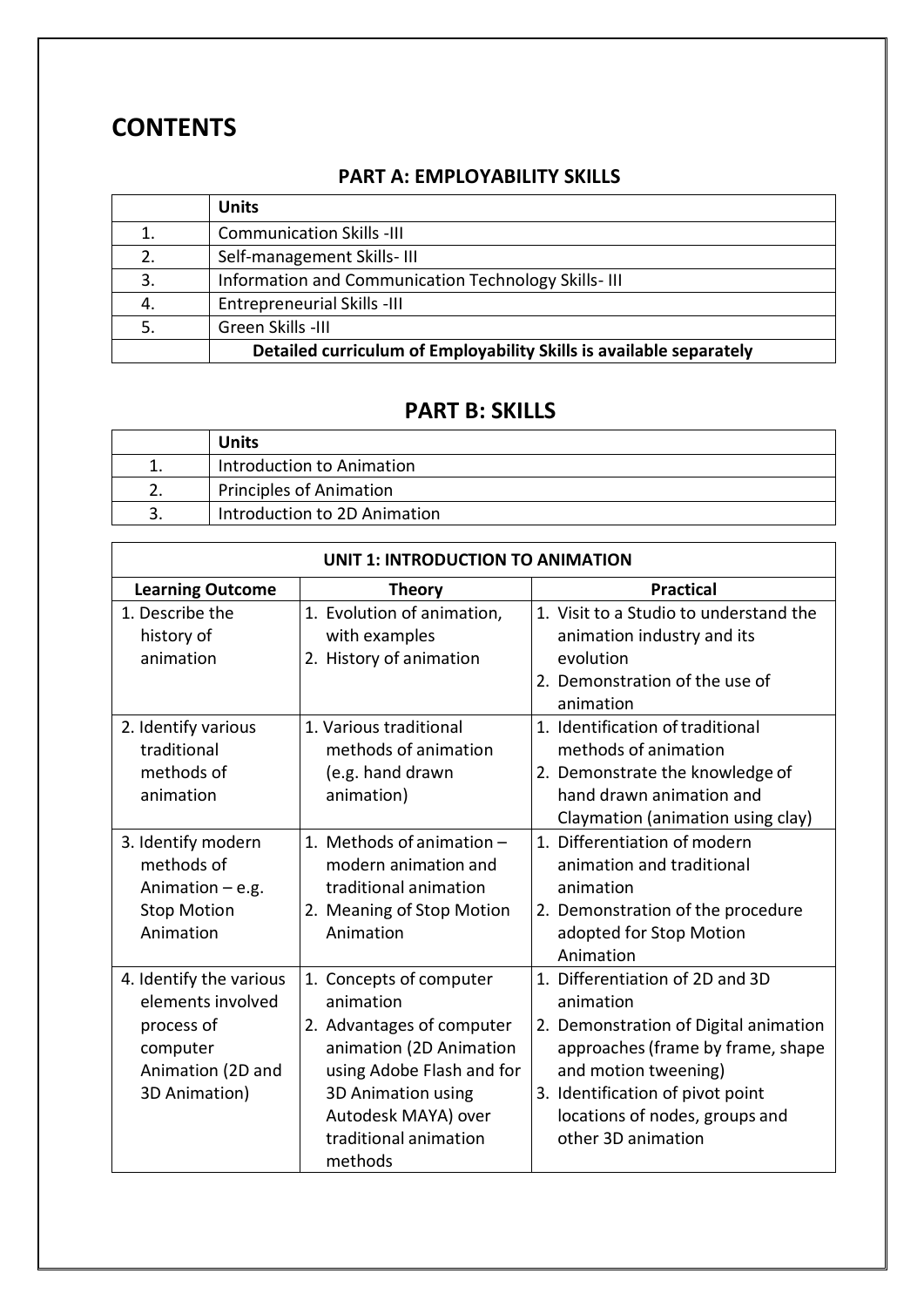| <b>Learning Outcome</b>                                              | <b>Theory</b>                                                         | <b>Practical</b>                                                                         |
|----------------------------------------------------------------------|-----------------------------------------------------------------------|------------------------------------------------------------------------------------------|
| 5. Demonstrate the<br>knowledge of<br>production pipeline            | 1. Concept of production<br>pipeline                                  | 1. Demonstration of steps<br>involved in the animation<br>production pipeline            |
| 6. Describe the<br>process of<br>preproduction and<br>story-boarding | 1. Concepts of pre-<br>production and<br>story-boarding<br>activities | 1. Explanation of preproduction<br>activities<br>2. Development of a short<br>storyboard |

| <b>UNIT 2: PRINCIPLES OF ANIMATION</b>        |                                                                                                                                                                                                                                                                                                                                                                                                        |                                                                                                                                                                                                                                                                                                                    |  |  |  |
|-----------------------------------------------|--------------------------------------------------------------------------------------------------------------------------------------------------------------------------------------------------------------------------------------------------------------------------------------------------------------------------------------------------------------------------------------------------------|--------------------------------------------------------------------------------------------------------------------------------------------------------------------------------------------------------------------------------------------------------------------------------------------------------------------|--|--|--|
| <b>Learning Outcome</b>                       | <b>Theory</b>                                                                                                                                                                                                                                                                                                                                                                                          | <b>Practical</b>                                                                                                                                                                                                                                                                                                   |  |  |  |
| 1. Identify the<br>principles of<br>animation | 1. Twelve principles on which<br>animation is established:<br>Squash and Stretch<br>Exaggeration<br>Anticipation<br>Ease in and Out<br>Arcs<br><b>Overlapping Action</b><br>and Follow-through<br>Pose to Pose and Straight-<br><b>Ahead Animation</b><br>Reference and Planning<br>Timing<br><b>Staging</b><br>Appeal<br>• Personality<br>2. Application of each of the above<br>mentioned principles | 1. Demonstration of the<br>twelve basic principles<br>of animation<br>2. Enlisting the advantages<br>and limitations of<br>different animation<br>techniques<br>3. Demonstration of the<br>uses of a combination of<br>these 2,3 or 4 principles<br>to get the necessary feel<br>and action in a shot and<br>scene |  |  |  |

| <b>UNIT 3: INTRODUCTION TO 2D ANIMATION</b>                          |                                                                                                      |                                                                                                                                             |  |  |  |
|----------------------------------------------------------------------|------------------------------------------------------------------------------------------------------|---------------------------------------------------------------------------------------------------------------------------------------------|--|--|--|
| <b>Learning Outcome</b>                                              | <b>Practical</b>                                                                                     |                                                                                                                                             |  |  |  |
| Demonstration the<br>concept of 2D<br>Animation using<br>Adobe Flash | 1. Basics of 2D<br>animation<br>2. Concept of<br>production,<br>preproduction and<br>post-production | 1. Demonstration of making of<br>storyboard image<br>Demonstration of the phases<br>2.<br>pre-production, production and<br>post-production |  |  |  |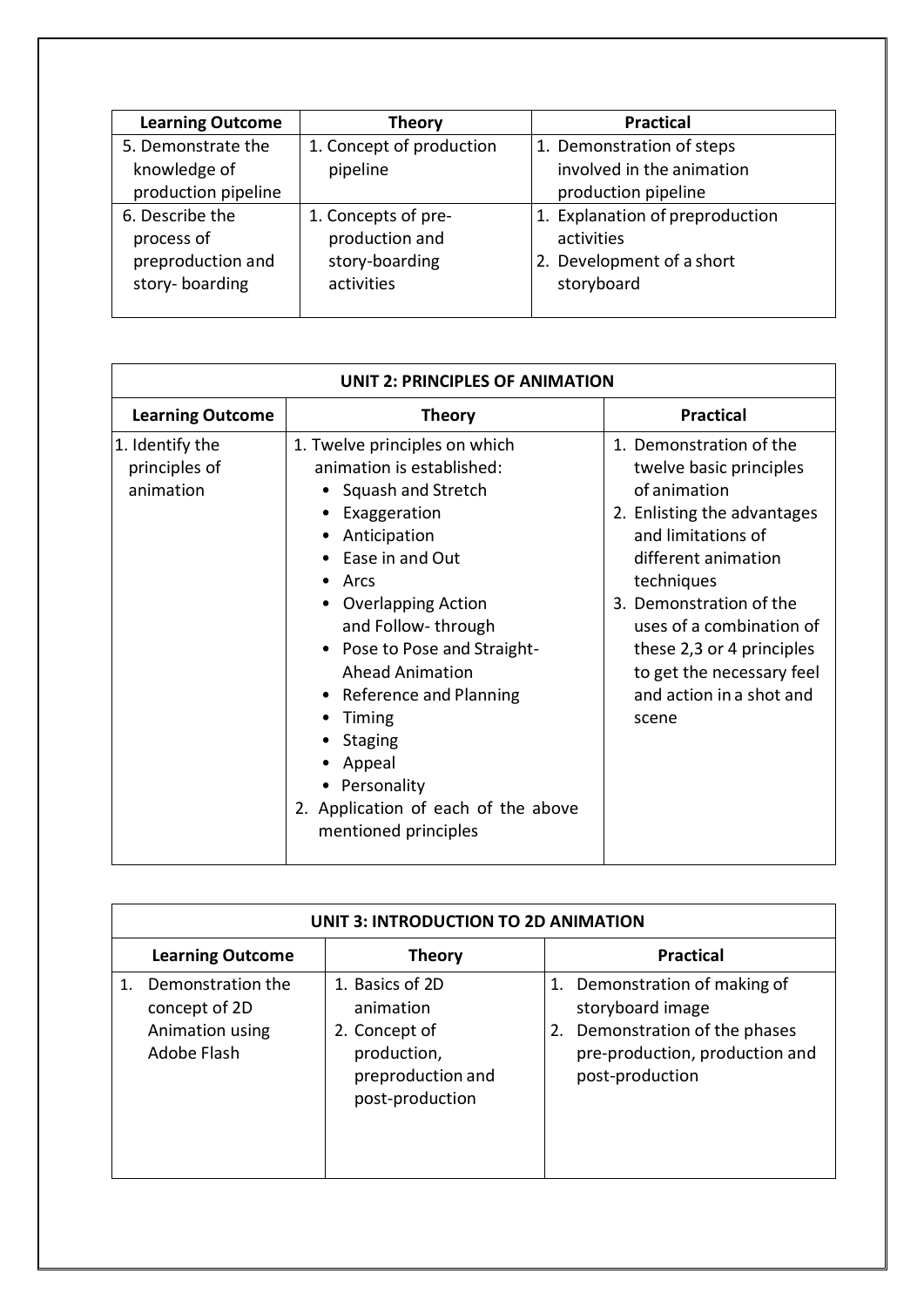| <b>Learning Outcome</b>                                                     | <b>Theory</b>                                                                                                                                                                                                                                                                                                                             | <b>Practical</b>                                                                                                                                                                                                                                                                                              |
|-----------------------------------------------------------------------------|-------------------------------------------------------------------------------------------------------------------------------------------------------------------------------------------------------------------------------------------------------------------------------------------------------------------------------------------|---------------------------------------------------------------------------------------------------------------------------------------------------------------------------------------------------------------------------------------------------------------------------------------------------------------|
| 2. Demonstration<br>different types of<br>2D Animation using<br>Adobe Flash | 1. Path animation and<br>stop-motion<br>animation<br>2. Frame composition<br>3. Camera blocking<br>4. Situation using<br>different frame<br>composition: MS- Mid<br>Shot; Cu- Close Up<br>Shot; ECu- Extreme<br>Close Up Shot; WS-<br>Wide Shot;<br><b>EWS-Extreme Wise</b><br>Angle Shot; WEV-<br>Worm Eye View; BEV<br>- Birds Eye View | Demonstration of the process of<br>1<br>different 2D animation<br>2. Demonstration of the details<br>on functionality<br>3. Explain the situation of using<br>each of the frame composition<br>(MS, Cu, ECu, WS, EWS, WEV,<br>BEV, DA)<br>Explain the reason of camera<br>4.<br>blocking and animation timing |
| Describe the basic<br>3.<br>process of 2D<br>animation using<br>Adobe Flash | 1. Work cycle of 2D<br>animation<br>2. The process of<br>creating a torsion                                                                                                                                                                                                                                                               | Differentiation of between 2D<br>1.<br>and 3D animation<br>Demonstration of creating a<br>2.<br>torsion                                                                                                                                                                                                       |
| Demonstrate the<br>4.<br>application of<br>Adobe Flash<br>Animation         | 1. Process of limited<br>animation or cut out<br>animation<br>2. Email as a mode of<br>capturing<br>conversations<br>3. Meetings as a mode of<br>capturing<br>Conversations                                                                                                                                                               | 1. Demonstration of creation of<br>flash cartoon                                                                                                                                                                                                                                                              |

## **2. TEACHING ACTIVITIES**

The teaching and training activities have to be conducted in classroom, laboratory/ workshops and field visits. Students should be taken to field visits for interaction with experts and to expose them to the various tools, equipment, materials, procedures and operations in the workplace. Special emphasis should be laid on the occupational safety, health and hygiene during the training and field visits.

#### CLASSROOM ACTIVITIES

Classroom activities are an integral part of this course and interactive lecture sessions, followed by discussions should be conducted by trained teachers. Teachers should make effective use of a variety of instructional or teaching aids, such as audio-video materials, colour slides, charts, diagrams, models, exhibits, hand-outs, online teaching materials, etc. to transmit knowledge and impart training to the students.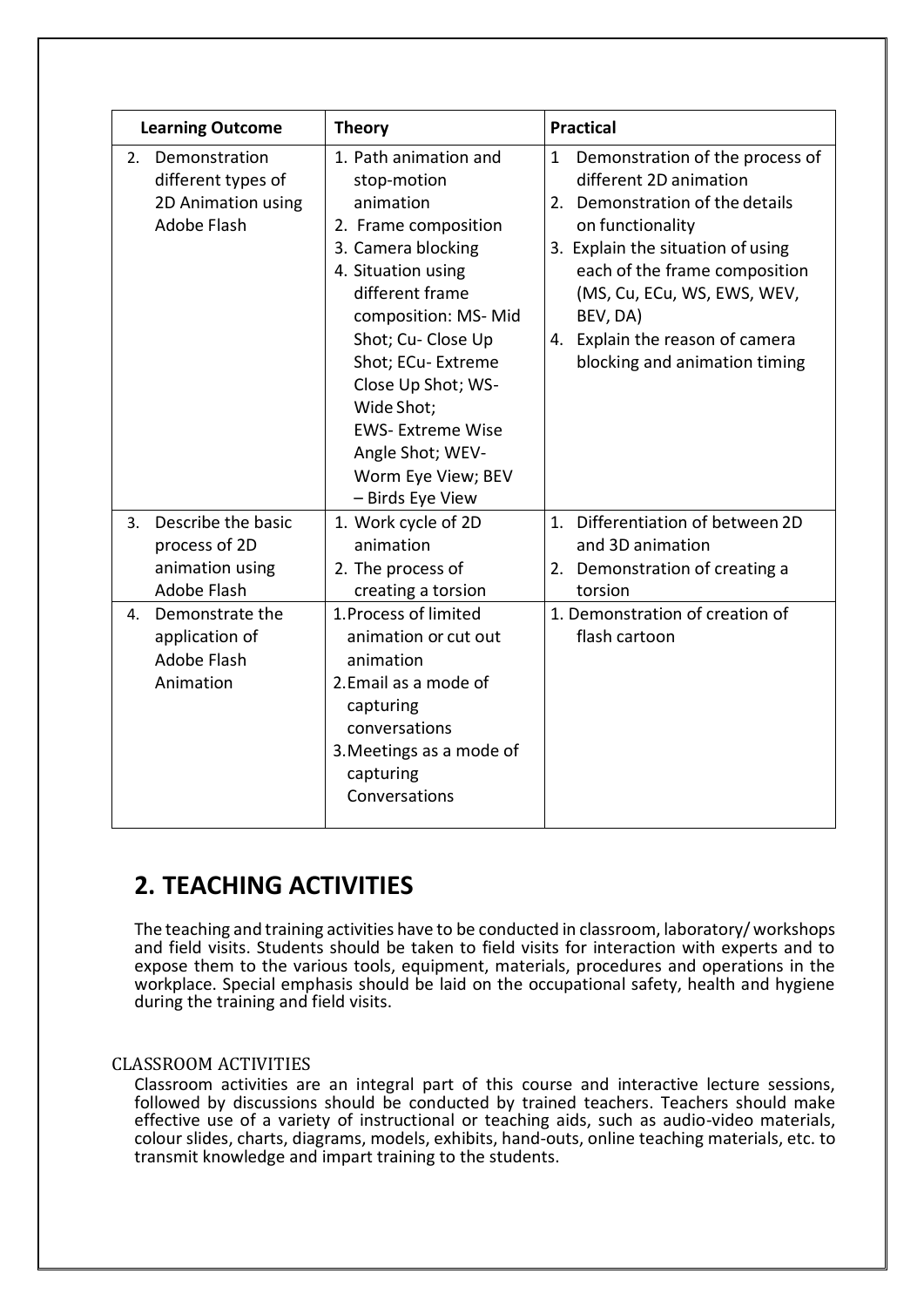#### PRACTICAL WORK IN LABORATORY/WORKSHOP

Practical work may include but not limited to hands-on-training, simulated training, role play, case based studies, exercises, etc. Equipment and supplies should be provided to enhance hands-on learning experience of students. Only trained personnel should teach specialized techniques. A training plan that reflects tools, equipment, materials, skills and activities to be performed by the students should be submitted by the teacher to the Head of the Institution

### **3. ORGANISATION OF FIELD VISITS/EDUCATIONAL TOURS**

In field visits, children will go outside the classroom to obtain specific information from experts or to make observations of the activities. A checklist of observations to be made by the students during the field visits should be developed by the teachers for systematic collection of information by the students on the various aspects. Principals and Teachers should identify the different opportunities for field visits within a short distance from the school and make necessary arrangements for the visits. At least three field visits should be conducted in a year.

### **4. LIST OF EQUIPMENT AND MATERIAL**

The list given below is suggestive and an exhaustive list should be prepared by the teacher. Only basic tools, equipment and accessories should be procured by the Institution so that the routine tasks can be performed by the students regularly for practice and acquiring adequate practical experience.

- 1. 3-Hole Punched Paper
- 2. Adobe After Effects
- 3. Adobe Flash
- 4. Adobe Photoshop
- 5. Adobe Premiere Pro
- 6. Art Gum Eraser
- 7. Autodesk Maya
- 8. Brushes
- 9. Computer System
- 10. Demonstration Charts
- 11. Digital Camera
- 12. Drawing Pencil Sets
- 13. Drawing sheets
- 14. Flipbook
- 15. Internet Connection
- 16. Marker/Chalk
- 17. Non-Photo Blue Pencils
- 18. Paints
- 19. Printer
- 20. Scanner
- 21. Watercolors, Markers, and Pastels
- 22. Whiteboard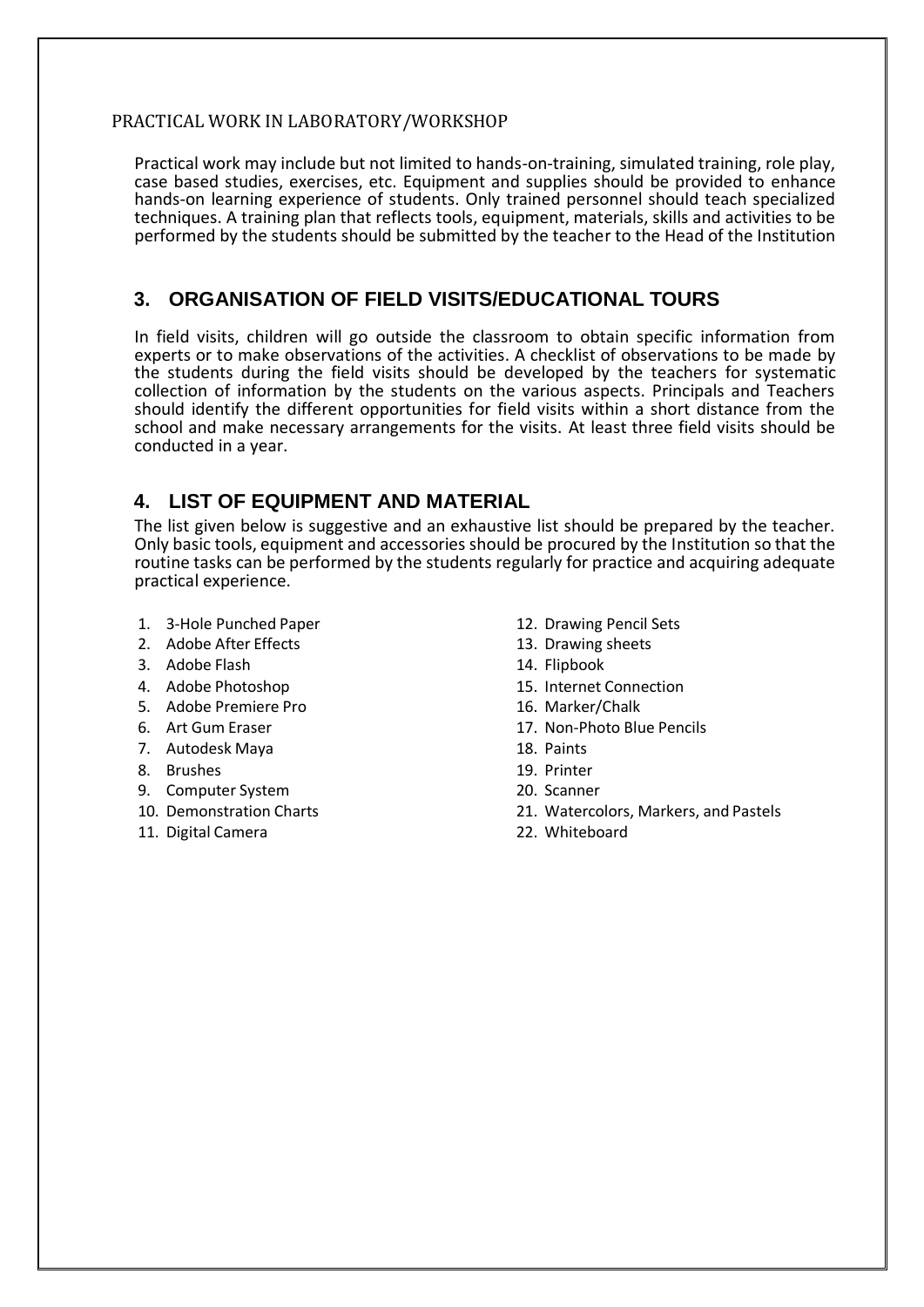# MULTI - MEDIA (SUB. CODE-821)

# Class XII

**Total Marks: 100 (Theory- 50 + Practical- 50)**

|            | <b>UNITS</b>                                                       |               | <b>NO. OF HOURS</b><br>for Theory and<br><b>Practical</b> | <b>MAX. MARKS</b><br>for Theory and<br><b>Practical</b> |
|------------|--------------------------------------------------------------------|---------------|-----------------------------------------------------------|---------------------------------------------------------|
|            | <b>Employability Skills</b>                                        |               |                                                           |                                                         |
|            | Unit 1: Communication Skills- IV*                                  |               | 10                                                        | $\overline{\phantom{a}}$                                |
| ◀          | Unit 2: Self-Management Skills- IV                                 |               | 10                                                        | 3                                                       |
| Part       | Unit 3: ICT Skills- IV                                             |               | 10                                                        | 3                                                       |
|            | Unit 4: Entrepreneurial Skills- IV                                 |               | 15                                                        | $\overline{4}$                                          |
|            | Unit 5: Green Skills- IV*                                          |               | 05                                                        |                                                         |
|            | <b>Total</b>                                                       |               | 50                                                        | 10                                                      |
|            | <b>Subject Specific Skills</b>                                     | <b>Theory</b> | <b>Practical</b>                                          | <b>Marks</b>                                            |
| മ          | Unit 1: 3D Production Pipeline                                     | 20            | 20                                                        | 10                                                      |
|            | Unit 2: Basics of Video and Sound Editing                          |               | 40                                                        | 10                                                      |
| Part       | Unit 3: Basic Tools and Techniques of Animation<br>inAutodesk MAYA | 50            | 60                                                        | 20                                                      |
|            | <b>Total</b>                                                       | 90            | 120                                                       | 40                                                      |
|            | <b>Practical Work</b>                                              |               |                                                           |                                                         |
| ပ          | <b>Practical Examination</b>                                       |               |                                                           | 15                                                      |
| Part       | <b>Written Test</b>                                                |               |                                                           | 10                                                      |
|            | Viva Voce                                                          |               |                                                           | 10                                                      |
|            | <b>Total</b>                                                       |               |                                                           | 35                                                      |
|            | <b>Project Work/ Field Visit</b>                                   |               |                                                           |                                                         |
| ≏          | <b>Practical File/ Student Portfolio</b>                           |               |                                                           | 10                                                      |
| <b>hie</b> | Viva-Voce                                                          |               |                                                           | 05                                                      |
| <b>Q</b>   | <b>Total</b>                                                       |               |                                                           | 15                                                      |
|            | <b>GRAND TOTAL</b>                                                 |               | 260                                                       | 100                                                     |

**Note: \* marked units are to be assessed through Internal Assessment/ Student Activities. They are not to be assessed in Theory Exams**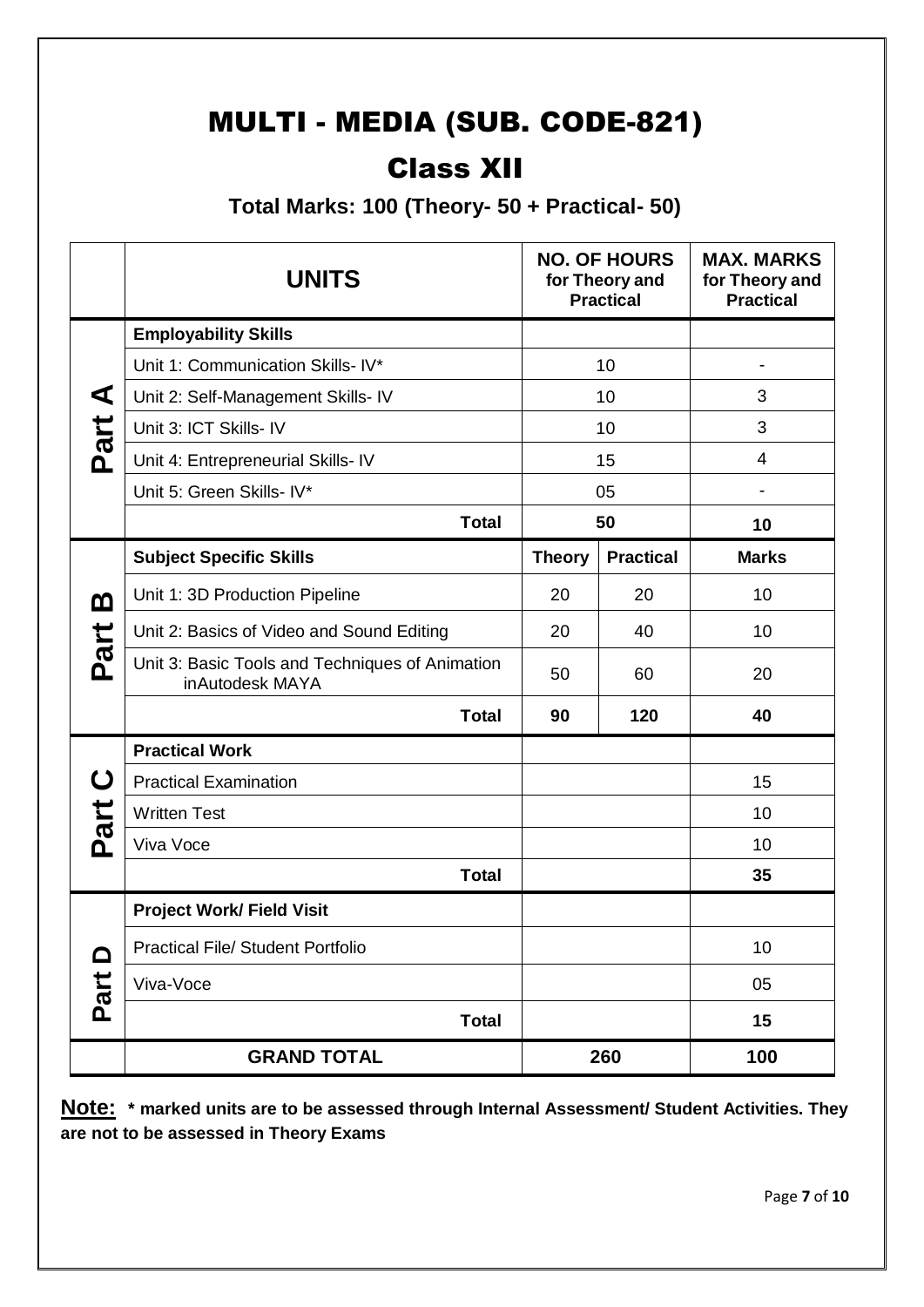### **DETAILED CURRICULUM/ TOPICS FOR CLASS XII:**

### **Part-A: EMPLOYABILITY SKILLS**

| <b>S. No.</b> | <b>Units</b>                                                | <b>Duration(in Hours)</b> |
|---------------|-------------------------------------------------------------|---------------------------|
| $\mathbf 1$ . | Unit 1: Communication Skills- IV*                           |                           |
| 2.            | Unit 2: Self-management Skills- IV                          | 10                        |
| 3.            | Unit 3: Information and Communication Technology Skills- IV | 10                        |
| 4.            | Unit 4: Entrepreneurial Skills- IV                          | 15                        |
| 5.            | Unit 5: Green Skills- IV*                                   | 05                        |
|               | <b>TOTAL DURATION</b>                                       | 50                        |

### **Note: \* marked units are to be assessed through Internal Assessment/ Student Activities. They are not to be assessed in Theory Exams**

**The detailed curriculum/ topics to be covered under Part A: Employability Skills can be downloaded from CBSE website**.

### **Part-B – SUBJECT SPECIFIC SKILLS**

|  | <b>Unit 1: 3D Production Pipeline</b> |  |
|--|---------------------------------------|--|
|  |                                       |  |

| <b>Learning Outcome</b>    | <b>Theory</b>                         | <b>Practical</b>                              |
|----------------------------|---------------------------------------|-----------------------------------------------|
| 1. Describe the Pre-       | Story boarding - layouts<br>1.        | Demonstration<br>of<br>$\mathbf{1}$ .<br>pre- |
| production activities      | modelsheets and animatic              | production activities                         |
|                            | Use of Adobe Photoshop for<br>2.      | Preparation of a flow chart of<br>2.          |
|                            | <b>UVMapping and Texturing</b>        | pre- production activities and                |
|                            | <b>3D animation in Autodesk</b><br>3. | required materials/equipment                  |
|                            | <b>MAYA</b> (To be assessed in        | Identification of the various<br>3.           |
|                            | practical's only. No question         | drawing and text tools and the                |
|                            | to be asked in theory                 | utility of the same (geometric,               |
|                            | <b>examination from this</b>          | line, pen, brush, text, stroke,               |
|                            | portion)                              | fill, point, erase, etc.)                     |
| 2. Demonstrate the concept | Texturing and modeling<br>1.          | Creation of model for stop<br>$\mathbf{1}$ .  |
| of texturing in Adobe      | Basic standards followed in<br>2.     | motion 3D animation                           |
| Photoshop and modeling     | texturing and modeling                | Texturing of character<br>2.                  |
| in Autodesk MAYA           |                                       |                                               |
| (Production 1)             |                                       |                                               |
| 3. Demonstrate the concept | Lighting and rigging<br>1.            | 1.<br>Demonstration of the concept            |
| of lighting and rigging in | Basic standards followed in<br>2.     | oflighting and rigging                        |
| Autodesk MAYA              | lighting and rigging                  | Demonstration of use of<br>2.                 |
| (Production 2)             |                                       | lighting to create a bright                   |
|                            |                                       | image                                         |
|                            |                                       | Importance of lighting in<br>3.               |
|                            |                                       | animation                                     |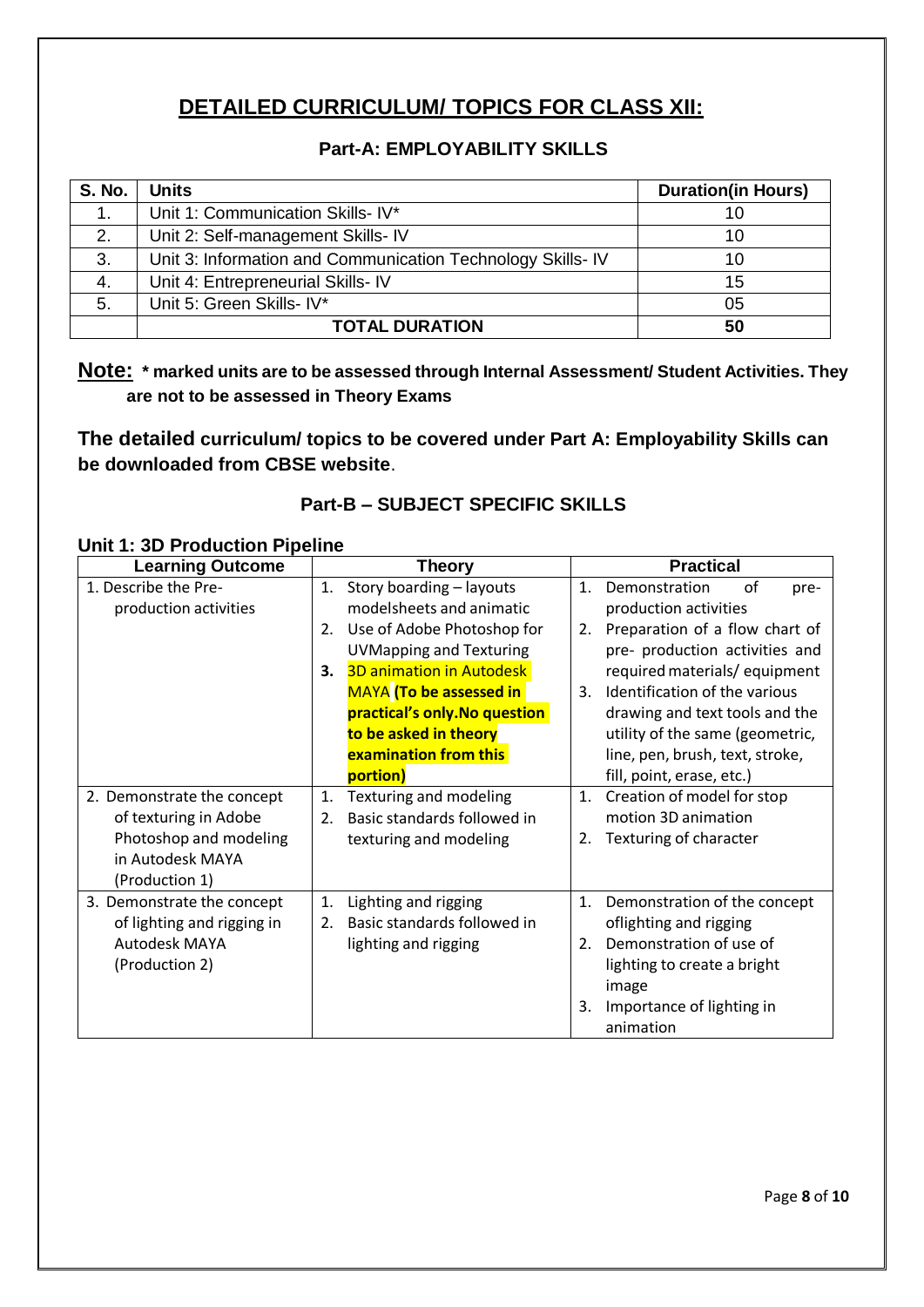| 4. Demonstrate the post - | Animatics                            | 1. Demonstration of Post-         |
|---------------------------|--------------------------------------|-----------------------------------|
| production activities     | Creating .avi files to see the<br>2. | production activities             |
|                           | flowof animation and its             | 2. Preparation of a flow chart of |
|                           | timing                               | post-production activities and    |
|                           | <b>Creating Animatics</b><br>3.      | required materials/equipment      |
|                           | Post-production<br>4.                |                                   |
|                           | process of animation                 |                                   |
|                           | <b>Exporting animation</b>           |                                   |
|                           | sequencesand rendering               |                                   |

## **Unit 2: Basics of Video and Sound Editing**

| <b>Learning Outcome</b> | <b>Theory</b>                          | <b>Practical</b>                        |
|-------------------------|----------------------------------------|-----------------------------------------|
| 1. Use Adobe Premiere   | 1. Concept of work spaces              | 1. Demonstration of the use of tool box |
| CS/CC                   | 2. Video and Sound editing projects    | of Adobe Premiere CS/CC                 |
|                         | and its creation                       |                                         |
| 2. Edit the video       | 1. Video editing work flow             | 1. Demonstration of editing the video   |
|                         | 2. Timeline panel                      | 2. Handling the linking Audio or Back-  |
|                         | 3. Basic standards followed in editing | ground Music with the Video in          |
|                         | a video                                | AudioTracks in Adobe Premiere           |
|                         | 4. Clips and its types                 |                                         |
| 3. Use Adobe Sound      | 1. The procedure of increasing or      | 1. Demonstration of the use of Adobe    |
| <b>Booth</b>            | decreasing the amplitude of            | Sound Booth                             |
|                         | arrange by using the volume pop-up     | 2. Giving the demo of editing of the    |
|                         | menu                                   | beginning or end of an audio track      |
| 4. Edit the sound       | 1. Various ways of editing audio track | 1. Demonstration of increasing or       |
|                         | 2. Multi Track Sound Editing (To be    | decreasing the length of the range      |
|                         | assessed in practicals only. No        | by clicking and dragging the start      |
|                         | question to be asked in theory         | and endpoints of the audio track        |
|                         | examination from this portion)         | 2. Demonstration of editing the sound   |
|                         | 3. Rendering the output audio file for | track                                   |
|                         | playing in any Media Player            | 3. Demonstrate audio output in .WAV     |
|                         |                                        | and .MP3 audio file format              |

### **Unit 3: Basic Tools and Techniques of Animation in Autodesk MAYA**

| <b>Learning Outcome</b>  | <b>Theory</b>                           | <b>Practical</b>                       |
|--------------------------|-----------------------------------------|----------------------------------------|
| 1. Demonstrate the use   | 1. Key Frame Animation                  | 1. Demonstration of the use of Maya    |
| of edit keys in timeline | 2. Use of Auto Keying Animation         | timeline, workspace, view ports,       |
|                          | 3. Disadvantages of auto key            | tools                                  |
|                          | 4. Maya timeline (To be assessed in     | 2. Changing the settings in Maya       |
|                          | practicals only. No question to be      | timeline                               |
|                          | asked in theory examination from        |                                        |
|                          | this portion)                           |                                        |
| 2. Demonstrate the       | 1. Frame, timing and frame rate         | 1. Identification of number of frames, |
| purpose of frames,       | 2. Reasons for using key frame          | timing, frame rate and key frame in    |
| timing, frame rate and   | 3. Aspects of key frame? (picture size, | animation                              |
| key frames               | position, rotation)                     | 2. Demonstration of the difference     |
|                          | 4. Concept of setting key frames        | between tweening and key frame         |
|                          | 5. Importance of the Set key            | 3. Demonstration of setting key frames |

Page **9** of **10**